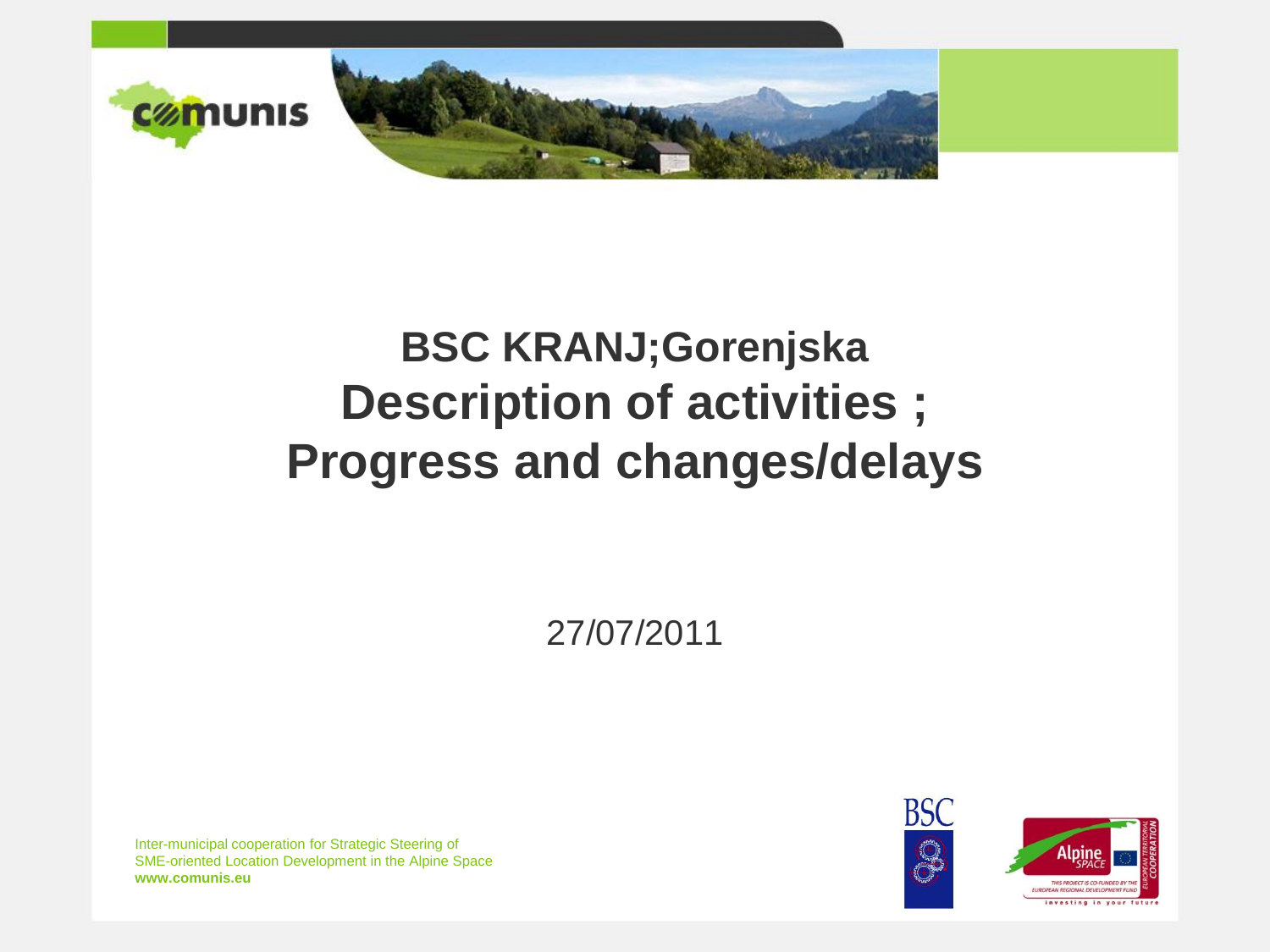

#### **Overview**

- Status of the situation in the region
- Achieved conclusions
- Reasons for deviations
- New implementation plan

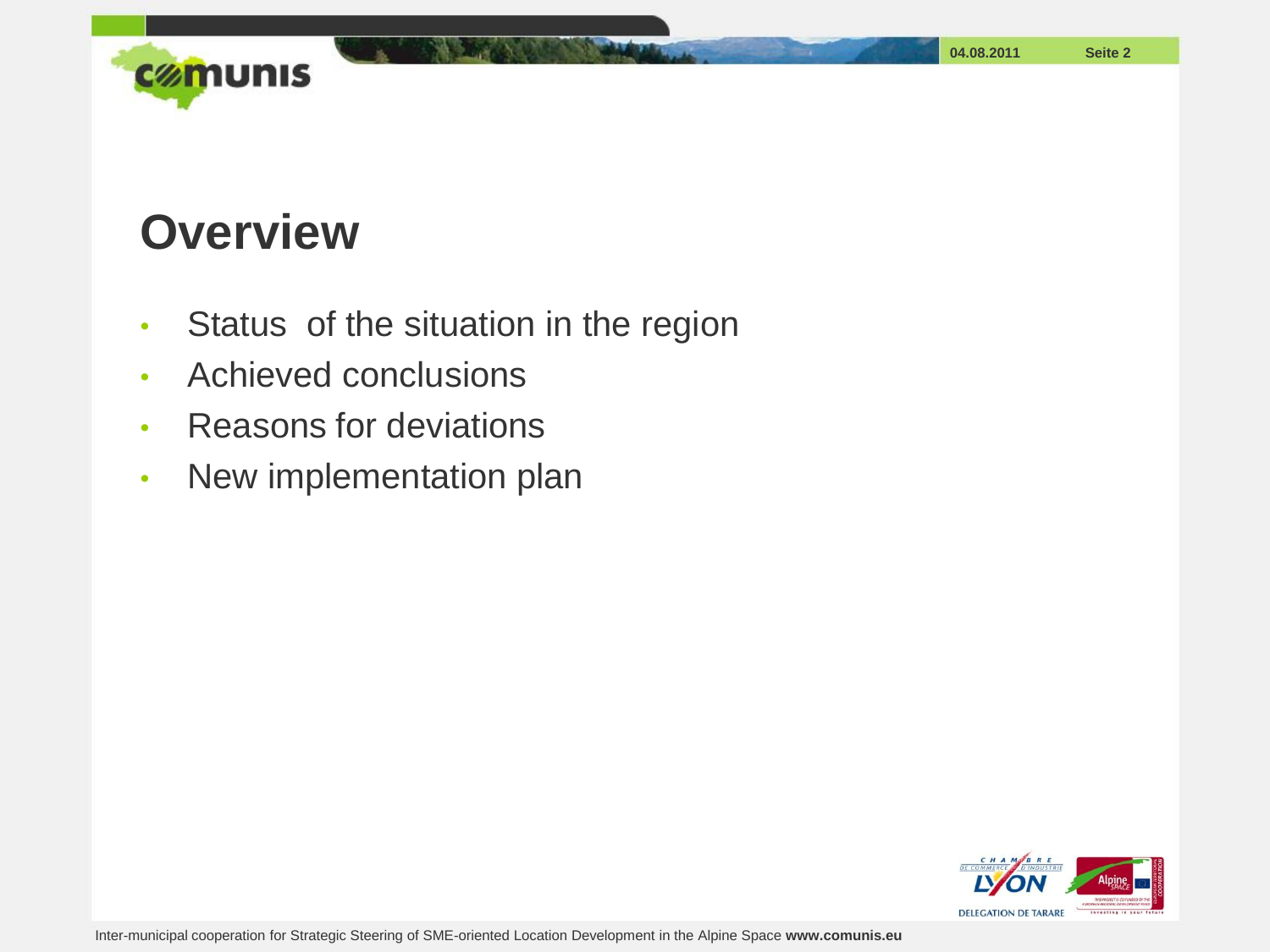

# **Status of decision process/commitment**

- **Organisational structure**
- Checking the posibility of joint structure with local communities
- **Comercial land management;**
- Possible availability of land (land use management)
- **Achieved results**; support of mayors to the idea of possible joint tasks within commercial land management
- **City community Kranj-** since new mayor in november 2010 several meetings with new leadership (initial idea to continue the work) **end of June 2011 SURPRISE; NEGATIVE DECISION**-stop all activities regarding the potential zone(political and economical reasons)

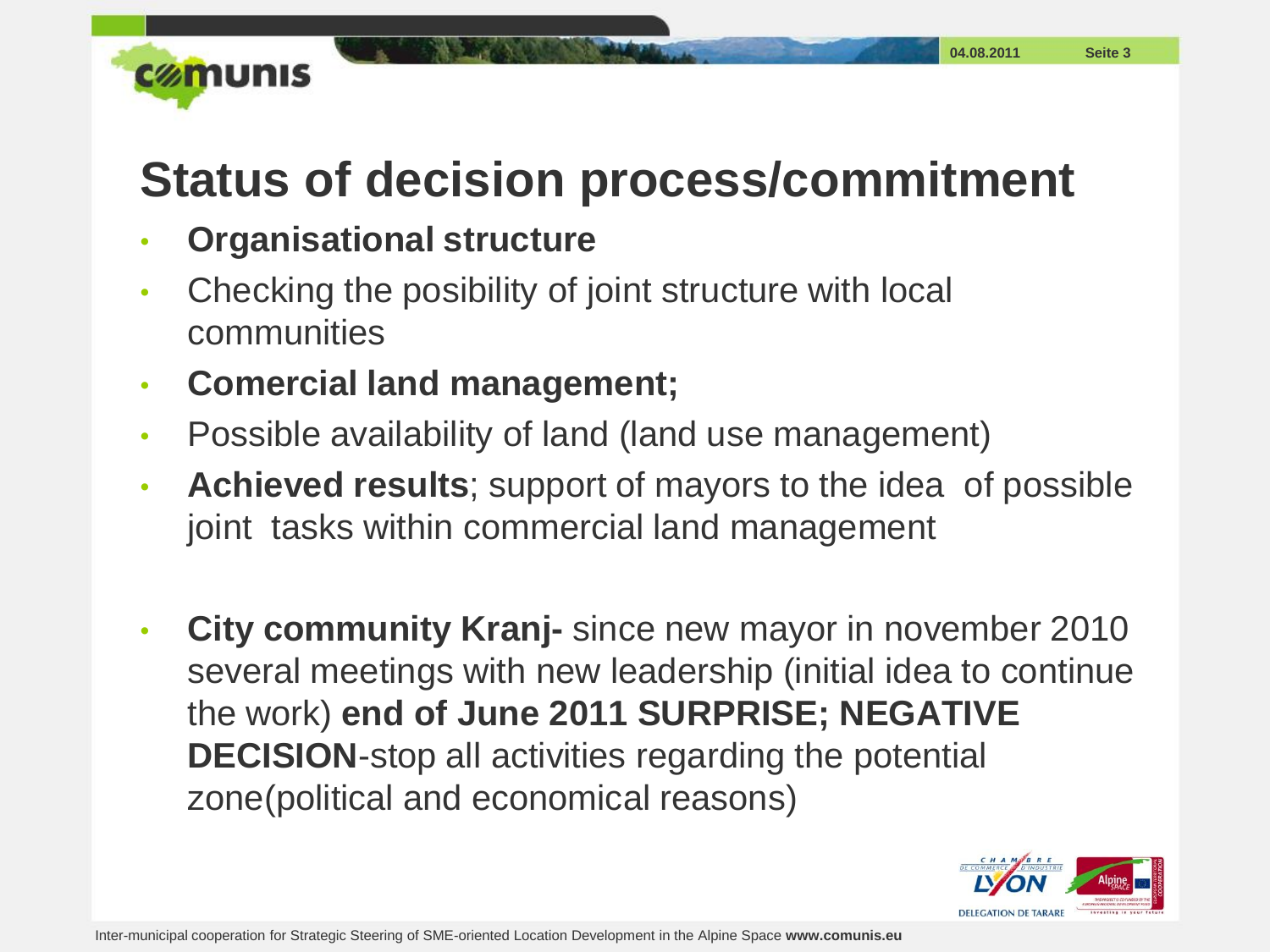

## **Further steps since decision of Kranj**

- Check up meetings with remaining local community Šenčur (Yes; to continue);with the same location
- Meetings with possible new local community Cerklje (Yes; to join) with new location (near national airport Brnik)

• Further action; joint meeting with Šenčur and Cerklje in August 2011/begining of September; expected final decision about the possible development

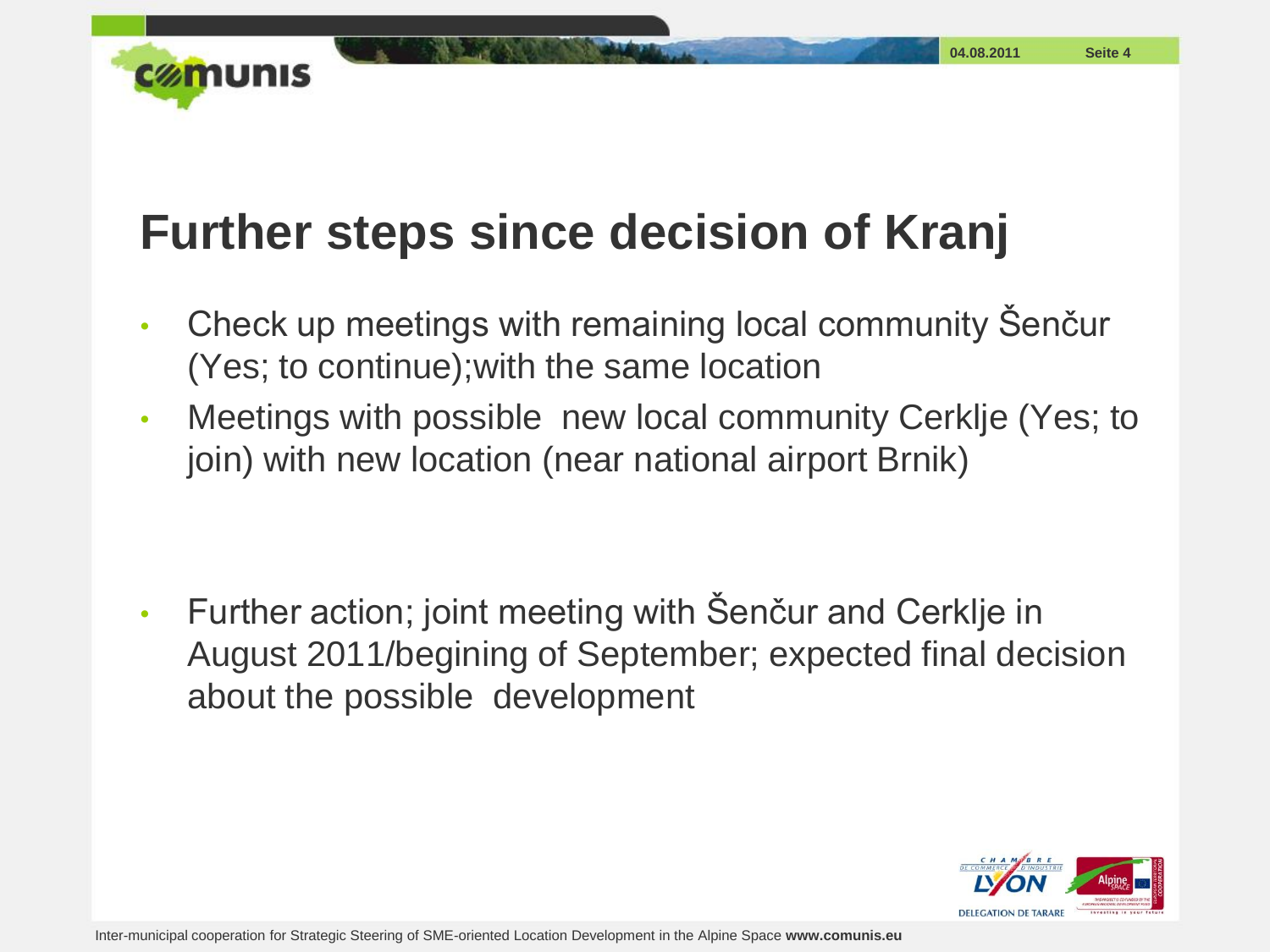

# **Documents to be prepared within Communis - Brnik airport zone**

- Local community Šenčur; location; near national airport
	- Documentsf or change of spatial documents ;area 15 ha;for production of wood products in combination with renewables; possible usage of eco standards
- Local community Cerklje; near national airport
	- Documents project and technical documentation for Aeropolis for communal infrastructure and necessary documents for preparation for construction for 2 areas within Brnik zone;
	- (airport service activities 90 ha)
	- Service + production; 43 ha
- Joint document;
	- possible ways for joint promotion/marketing; possible different options for organisational structure

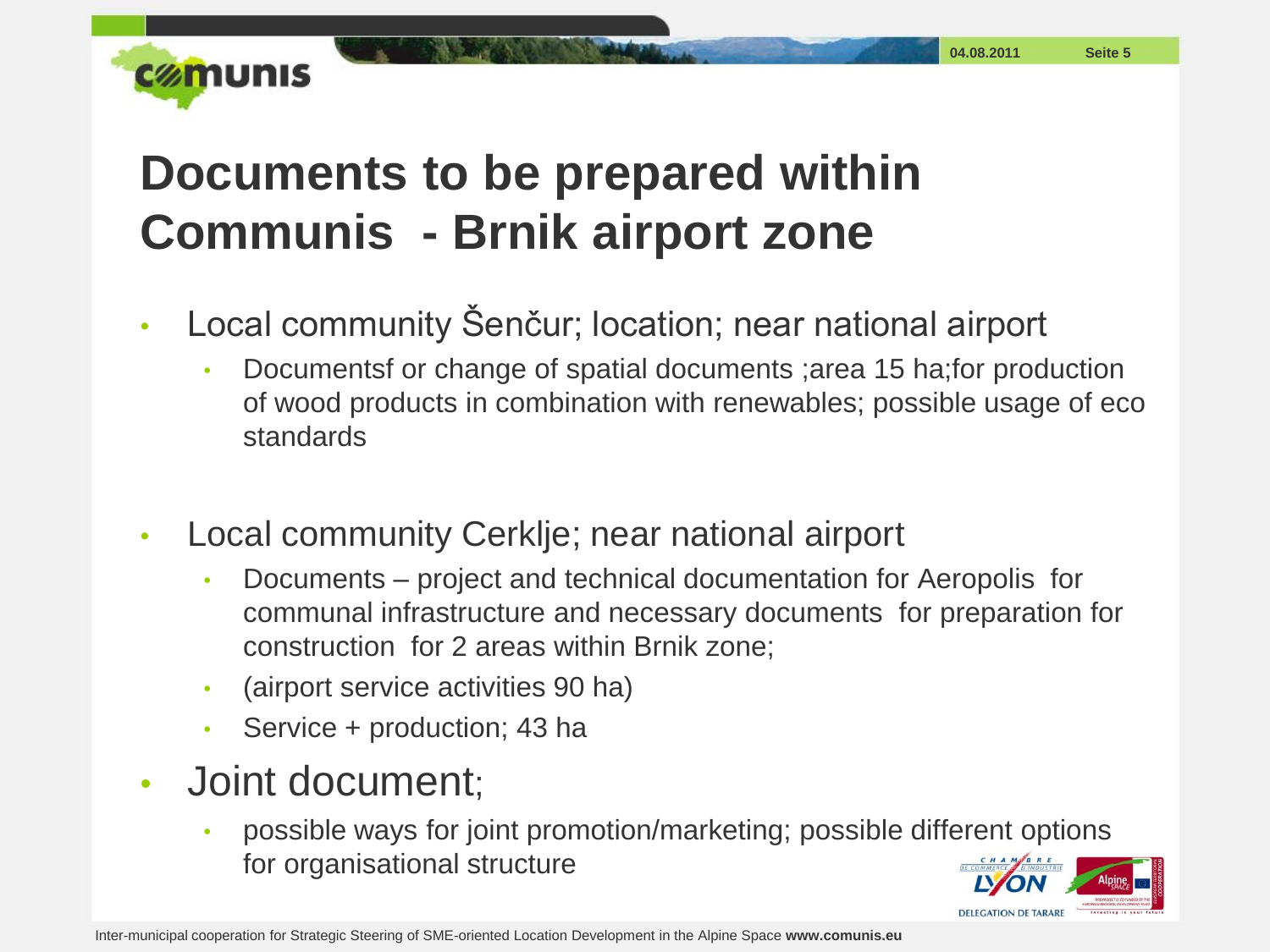**04.08.2011 Seite 6**



#### **Revised time schedule;**

|                                            | <b>Plan</b>     | <b>New timing</b> |
|--------------------------------------------|-----------------|-------------------|
| Decision of mayors<br>for the model of CLD | April, May      | Autumn 2011       |
| <b>Prepartion of</b><br>documents          | May and onwords | Autumn 2011       |
|                                            |                 |                   |



Inter-municipal cooperation for Strategic Steering of SME-oriented Location Development in the Alpine Space **www.comunis.eu**